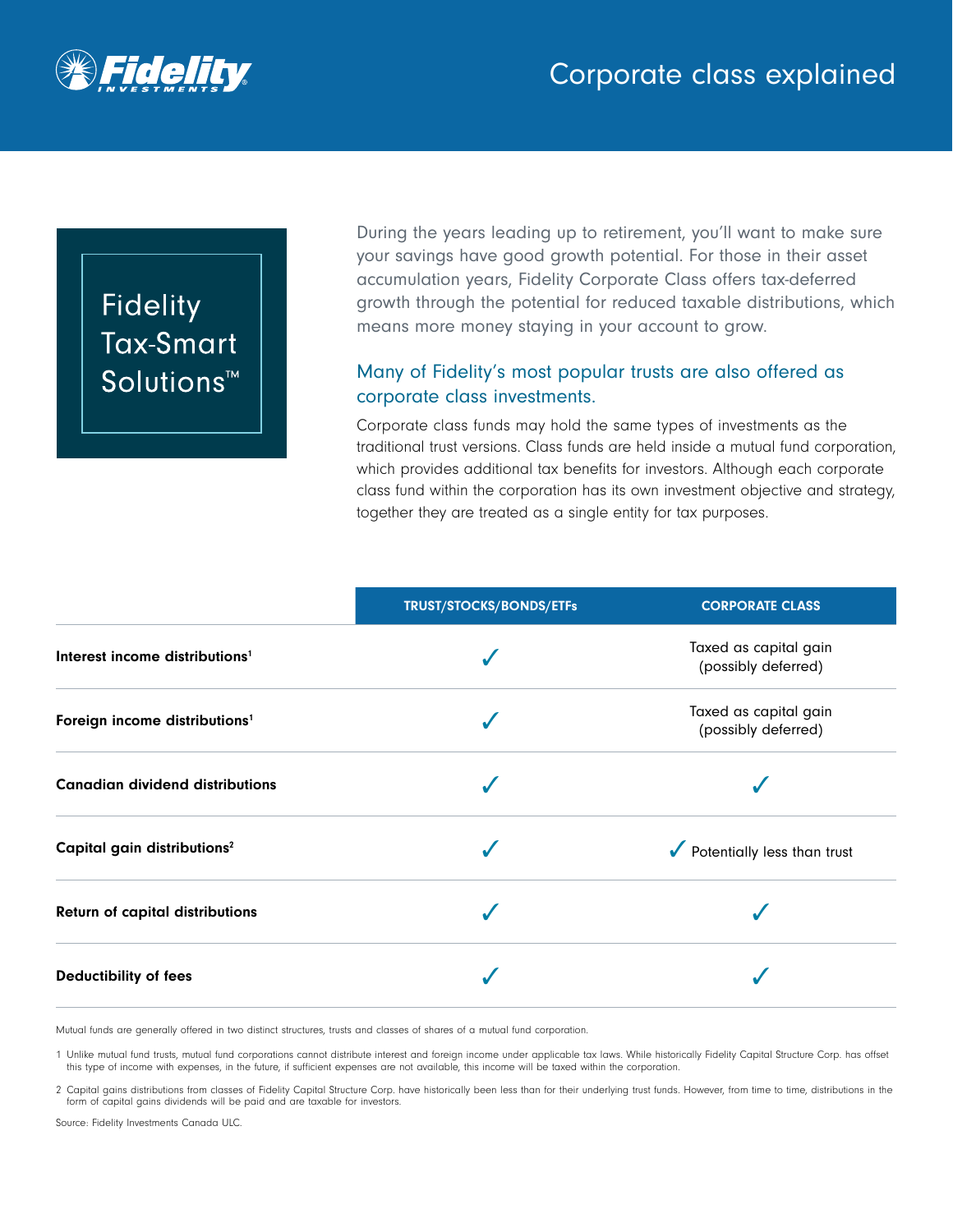#### How does corporate class provide tax benefits?

A mutual fund corporation is a single legal entity. Instead of taxing each individual mutual fund within the corporation, the corporation as a whole is taxed.

The resulting tax benefits are often referred to as "tax‑efficient" or "tax-smart." While they may not reduce the tax paid in every situation, they do allow investors to organize their investments to increase the potential for tax savings.

#### 1. Tax-smart growth

Pooling income and expenses: In a mutual fund corporation, the income and expenses of all of the different mutual fund classes are pooled, rather than being managed and reported separately.

As a result, corporate class mutual funds can share income, gains, losses, expenses and loss carry-forwards to reduce taxable distributions generated by the corporation as a whole.

**Distributions:** When distributions are made, they tend to be more tax-efficient than distributions from traditional mutual funds. Corporate class funds can only distribute Canadian dividends and capital gains dividends, both of which are taxed more favourably than regular income.

Corporate class funds cannot distribute interest or foreign income. Such income is retained within the corporation, where it is subject to taxation unless it can be offset by expenses. Accordingly, an important factor in managing

**Benefit:** Taxes are minimized or deferred, leaving more money in an investor's account to benefit from compound growth. From a tax point of view, this is clearly preferable to holding a conventional balanced mutual fund, which pays interest and foreign income that is taxable at an investor's marginal tax rate.

#### 2. Tax-smart cash flow

Corporate class investments can be combined with Fidelity Tax-Smart CashFlow™ (T-Class) for even greater tax efficiency. T-Class provides cash flow by returning an investor's original investment principal in a return of capital. This amount is not taxable, because the investor already paid tax on it before the investment was made.

A return of capital will reduce the adjusted cost base (ACB) of class fund shares held. Once all an investor's capital has been returned, the subsequent cash flows will be treated as capital gains and taxed at a favourable rate.

**Benefit:** Investors can receive tax-efficient cash flow without having to sell investments, meanwhile deferring capital gains.

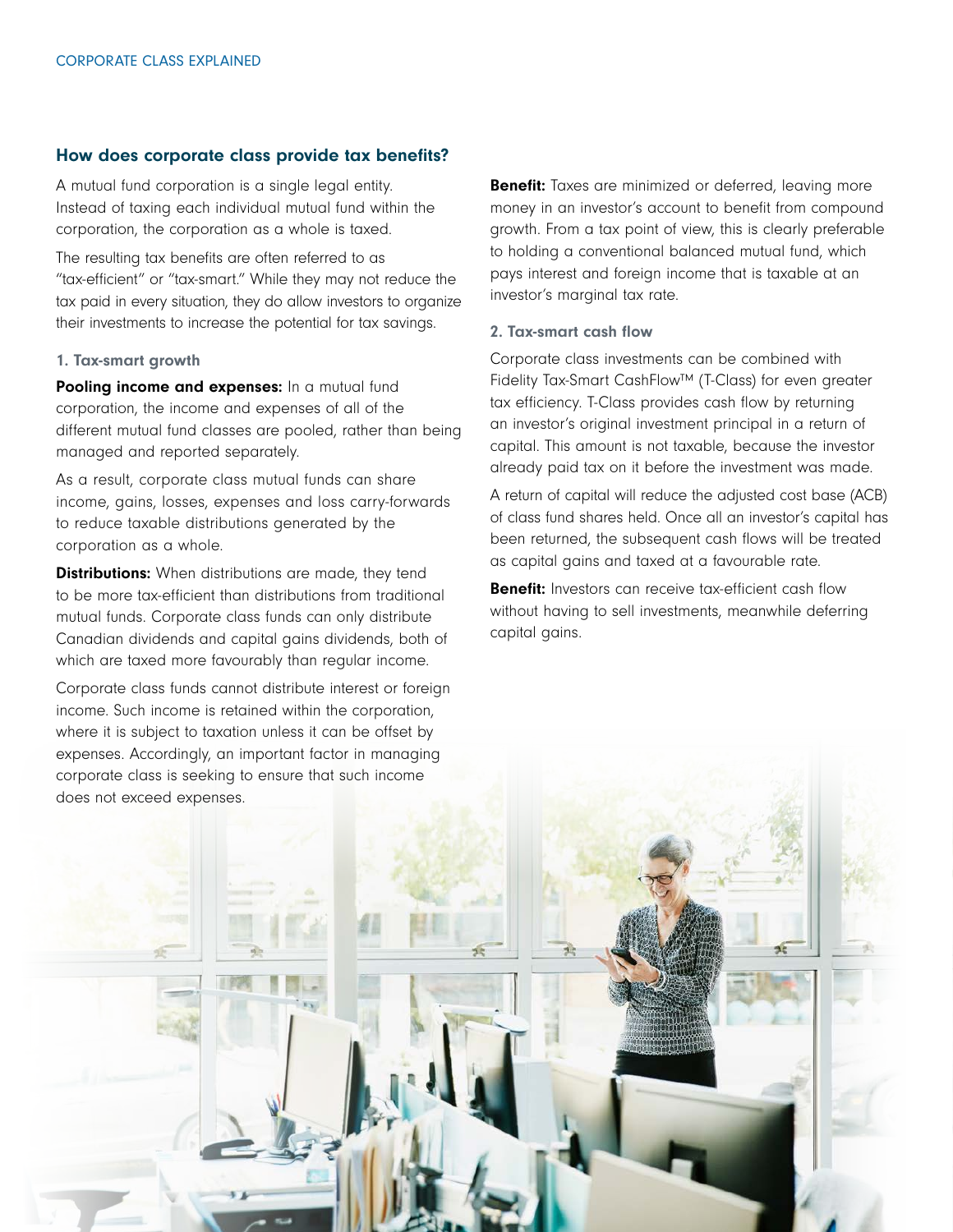#### Who should invest in corporate class funds?

#### Individual investors

Corporate class funds are an attractive option for investors with non-registered investments, including those who

- have used up their RRSP and TFSA contribution room
- seek a steady stream of cash flow in the future or in retirement (using T-Class)

#### Retirees

Corporate class combined with Fidelity Tax-Smart CashFlow provides retirees with tax-efficient cash flow.

It may be especially helpful in reducing or eliminating Old Age Security (OAS) clawback. Since T-Class payments – at least in the initial years – are return of capital, they are not considered income for tax purposes. (The corporate class funds may pay Canadian dividends and capital gains dividends from time to time.) By supplementing income with return of capital, pensioners can get added spending power while keeping taxable income down – thus maximizing OAS payments.

#### Owner-managed corporations

Corporate class may provide a more tax-efficient option for after-tax profits held in a corporation than other commonly used investment vehicles.

Corporate class can also help fund a corporation's capital dividend account (CDA), which may facilitate the payment of non-taxable dividends from the corporation to its shareholders.

#### Philanthropists

Donations to a charity are a great way to give back. The value of a donation (whether cash or "in-kind") is used to determine a tax credit, saving taxes for the donor.

Charitable giving with Fidelity Tax-Smart CashFlow allows you to receive tax-deferred cash flow payments from your investments and donate to a worthy cause in a tax-efficient way.

#### **Trusts**

Corporate class provides the same tax-efficient benefits for those who may want to create trust accounts for children or grandchildren.

Generally, parents or grandparents are taxed on interest and dividends received before the child turns 18. However, corporate class has the potential to reduce distributions, thereby minimizing the potential tax burden before the beneficiary turns 18.

Fidelity offers over 80 investment options in its corporate class structure to assist your advisor in constructing a portfolio for you according to your investment objectives, suitability and time horizon. And all our products are backed by our leading investment process, with solutions to suit almost every risk profile.